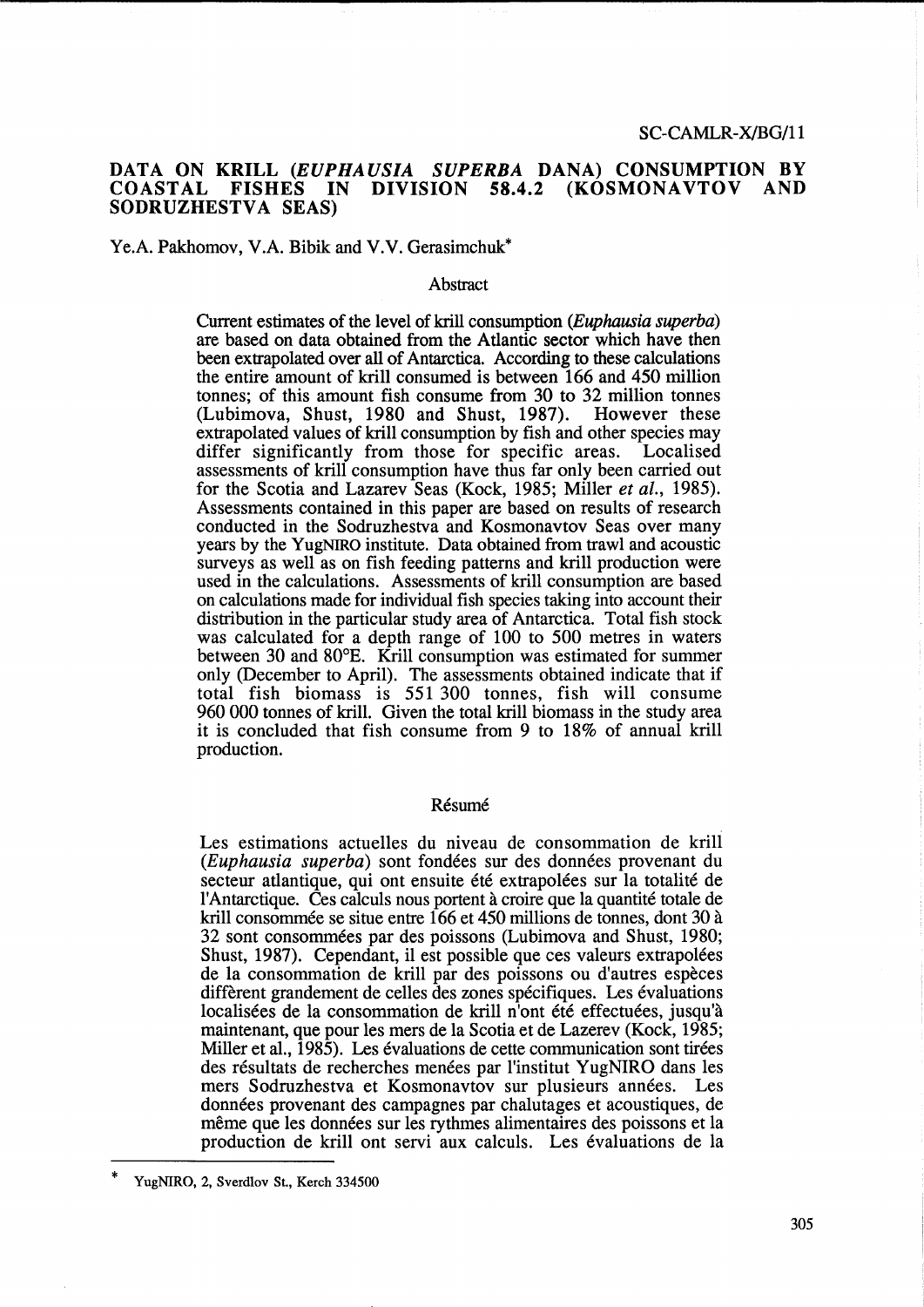espèces de poissons individuelles, en tenant compte de leur répartition dans la zone d'étude donnée en Antarctique. Le stock total de poissons a été calculé pour une échelle de profondeur de 100 à 500 mètres dans les eaux situées entre 30 et 80°E. La consommation de krill n'a été évaluée que pour l'été (de décembre à avril). D'après les évaluations, si la biomasse totale de poisson s'élève à 551 300 tonnes, les poissons consommeront 960 000 tonnes de krill. Vu la biomasse totale de krill dans la zone d'etude, nous pouvons conclure que le poisson consomme 9 à 18% de la production annuelle de krill.

#### Pe3lOMe

Имеющиеся до настоящего времени оценки потребления Антарктического криля, Euphausia superba, различными видами-консументами были основаны на данных, полученных для Атлантического сектора и экстраполированных на всю акваторию Антарктики. По этим расчетам общее количество потребляемого криля находится на уровне 166-450 млн тонн, а на долю рыб приходится до 30-32 млн тонн криля от этого количества (Любимова, Шуст, 1980 и Шуст, 1987). Однако для конкретных регионов Антарктики действительные величины потребления криля рыбами и другими видами-консументами могут значительно отличаться от этих экстраполированных величин. Региональные оценки потребления криля были выполнены до сих пор только для морей Скотия и Лазарева (Kock, 1985, Miller *et al.*, 1985). Изложенные в настоящей работе оценки потребления криля рыбами основаны на результатах многолетних исследований, проведенных институтом ЮгНИРО в морях Содружества и Космонавтов. В расчетах использовались данные траловых и акустических съемок и материалы по питанию рыб и продукции криля. Оценка потребления криля основана на расчетах по отдельным видам рыб с учетом их распространения в исследуемом районе Атнарктики. Общий запас рыб был расчитан для диапазона глубин 100-500 м в водах между 30° и 80°в.д. Оценка потребления криля была произведена только для летнего сезона (декабрь-апрель). Полученные оценки показывают, что при общей биомассе рыб равной 551 300 тонн они потребляют 960 000 тонн криля. Принимая во внимание общую биомассу криля в исследуемом районе, делается вывод, что рыбы могут потреблять до 9-18% от его годовой продукции.

#### Resumen

Los cálculos actuales del nivel de consumo de krill (*Euphausia superba*) se basan en los datos obtenidos del sector Atlantico que han sido extrapolados sobre toda la Antartida. De acuerdo con estos ca1culos, la cantidad total de krill consumido es entre 166 y 450 millones de toneladas; de esta cantidad, 10s peces consumen entre 30 y 32 millones de toneladas (Lubimova, Shust, 1980 y Shust, 1987). Sin embargo, estos valores extrapolados del consumo de kriU por los peces y otras especies, podrían ser considerablemente distintos a aquellos de áreas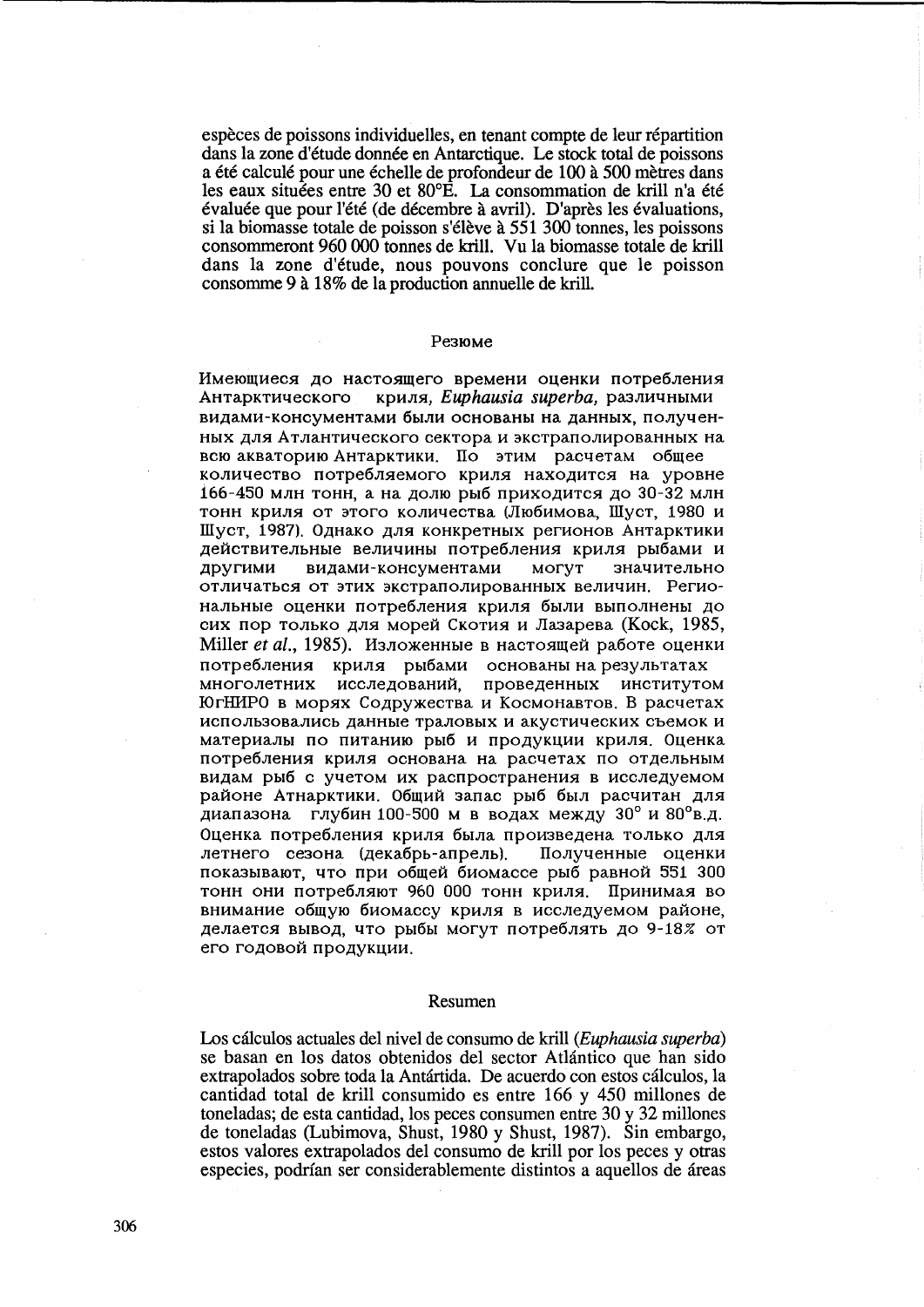especies, podrían ser considerablemente distintos a aquellos de áreas especfficas. Hasta ahora se han realizado evaluaciones locales del consumo de kriH para los mares de Scotia y Lazarev solamente (Kock, 1985, Miller *et al.,* 1985). Las evaluaciones que aparecen en este documento se basan en los resultados obtenidos de investigaciones realizadas durante muchos afios por el instituto YugNIRO en los mares de Sodruzhestva y Kosmonavtov. En los cálculos se ha utilizado la información obtenida de las prospecciones acústicas y de arrastre, así como de los patrones de alimentación de peces y de la reproducción del krill. Las evaluaciones del consumo de krill se basan en los cálculos hechos para especies individuales de peces, tomando en cuenta su distribución en el área de estudio de la Antártida. Se calculó la población total de peces para el rango de profundidad de 100 a 500 metros en las aguas entre 30 y 80°B. Solamente se calcul6 el consumo de krill durante el verano (diciembre a abril). Las evaluaciones obtenidas indican que si la biomasa total de peces es de 551 300 toneladas, los peces consumirán 960 000 toneladas de krill. Se concluye que, dada la biomasa total del krill en el área de estudio, los peces consumen de un 9 al 18% de la producción anual de krill.

#### 1. INTRODUCTION

In order to understand properly the fundamental patterns of the unique pelagic ecosystems in some Antarctic regions and to implement a rational regime of harvesting bio-resources, it is important to determine the level of krill consumption by its various predators. Previous assessments (Lubimova, Shust 1980; Laws 1985) gave values from 166 to 450 million tonnes for krill consumption, assuming that of this amount fish consumed 30 to 32 million tonnes. For the most part these figures are based on data obtained from the Atlantic sector of the Southern Ocean. In our view, for specific areas the ratio of krill consumption by fish and other consumers may be widely divergent from those values obtained by extrapolation for all Antarctic waters. Localised assessments have only been carried out for the Scotia (Kock, 1985) and Lazarev (Miller *et al.,* 1985) Seas. Such attempts have not been made for the Indian Ocean sector, more importantly for such locations as the Sodruzhestva and Kosmonavtov Seas. Moreover, Russian scientists have pointed out the possibility of the formation of various biotopes whose organisms (fish) have different levels of krill consumption (Trotsenko *et al.,* 1990) and the existence of independent faunistic macroplankton complexes in different parts of continental seas (Pakhomov, 1991).

This work is founded on the results of many years' research by YugNIRO in the Sodruzhestva and Kosmonavtov Seas and is perhaps the first attempt to assess the amount of krill consumed by fish in that area.

# 2. MATERIALS AND METHODS

Data on krill and fish stocks and biomass, diet composition, fish feeding rates and trophic relationships are used in this work. The mean krill stock size in the Sodruzhestva Sea (to the south of  $65^{\circ}30^{\circ}$ S, between 60 and 80 $^{\circ}$ E, area approximately 10<sup>7</sup> km<sup>2</sup>) was calculated from census trawl and acoustic surveys from 1978 to 1990. Mean biomasses in certain areas, where fish biomass was observed to be high, were determined for 1978 to 1990. It should be noted that acoustic surveys in these areas were carried out over one to three days and, as a rule, where krill swarms were of a high density. Therefore the biomass values obtained are "instantaneous" and high in relation to the real average.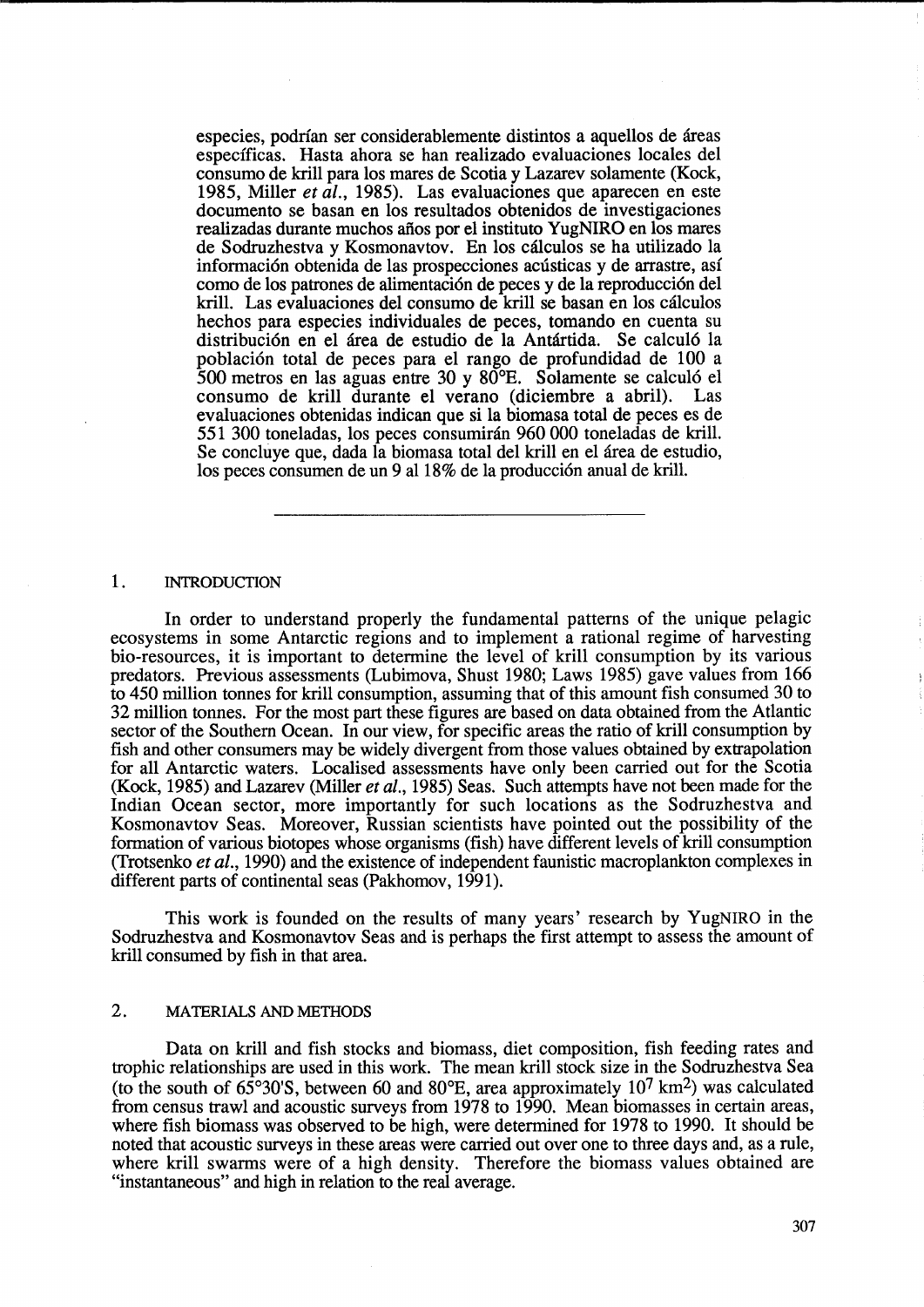Information on biomass assessment methods used, survey designs, confidence intervals and krill trawls used is contained in the works of Bibik and Yakovlev (1990) and Bibik and Yakovlev (1991). These works also contain data on krill stocks in the Sodruzhestva Sea and biomass in the continental slope area 65 to 66°E. KriU biomass in the area 61 to 63° was calculated for the first time.

Mean krill stock size (biomass) in the Kosmonavtov Sea (area  $8 \times 10^4$  km<sup>2</sup>) was determined by averaging trawl-acoustic data for the three years from 1988 to 1990.

Data obtained by YugNIRO following experimental work on daily krill growth rates (0.0033 mm) were used to determine kriU production (Samyshev 1986). Therefore the *PIB*  coefficient for summer (December-April), when the amount of krill eaten by fish was calculated, equals 0.5. Given this coefficient and the long term average biomass for the Sodruzhestva and Kosmonavtov Seas (8 x  $10^6$  tonnes) seasonal krill production is 4 x  $10^6$ tonnes;  $2.5 \times 10^6$  tonnes for the Sodruzhestva Sea and  $1.5 \times 10^6$  tonnes for the Kosmonavtov Sea.

Serious difficulties arose during calculation of yearly krill production. The majority of scientists assume that an animal's growth ceases during winter (Aseev, 1983; Siegel, 1987 and Hosie *et al.*, 1988). In this case the seasonal coefficient and seasonal production may be proportional to their annual values. Using simulation methods, V.B. Tseitlin calculated the annual *PIB* coefficient to be 0.52 (Tseitlin, 1989), in other words close to the seasonal value determined from experiments.

There is also a theory that krill does not stop growing entirely in winter (Samyshev, 1991). According to this view, growth occurs not only from December to April, but also in the months leading up to this period (at least from October) when the days become lighter and krill can feed on algae in large polynyas as well as on cryophyte phytoplankton. Taking this into account, E.Z. Samyshev calculated the annual *PIB* coefficient to be 1.0 (Samyshev, 1991). In this case, yearly krill production in the study area would be  $8 \times 10^6$  tonnes;  $5 \times 10^6$  tonnes for the Sodruzhestva Sea and 3 x 106 tonnes for the Kosmonavtov Sea. Therefore, we assume that the minimum value of *PIB* coefficient should be 0.5 (seasonal production) and the maximum value 1.0 (yearly production).

Fish biomass on the outer shelf and the upper part of the continental slope was determined using the swept area method based on results of bottom and mid-water trawl hauls as well as acoustically, whereby swarm density has already been calculated using data from control hauls.

Stocks of Antarctic silverfish *Pleuragramma antarcticum* were assessed using the swept area method and only for pelagic aggregations. Standard commercial mid-water trawls 99.4m, 86.0m, 78/520m, 110/560 and 11O/600m with fine-meshed nets were used (minimum mesh size in the codend - 20 mm). Trawl mouth openings ranged from 800 to 2 338 m<sup>2</sup>; trawling speed was from 2.5 to 5 knots (3.5 knots on average). Overall, the results of more than 300 hauls were used. It should be noted that commercial fishing of *P. antarcticum* in Subarea 58.4 did not take place.

The biomass of bottom-dwelling fish on the banks of the Sodruzhestva and Kosmonavtov Seas was determined using trawl-acoustic survey data in swarms and bottom haul data for fish beyond these swarms. Trawls 33/64m, 45/48.4m, 41.7/39.6m had 80 mm mesh-size in the codend. The horizontal trawl opening was 21 to 24 metres and the trawling speed was 2.5 to 4.0 knots (an average of 3 knots).

The biomass of bottom-dwelling fish was calculated by stratum (Table 1). Data on area were kindly supplied to us by Dr Trofimov. In calculating biomass, note was taken of the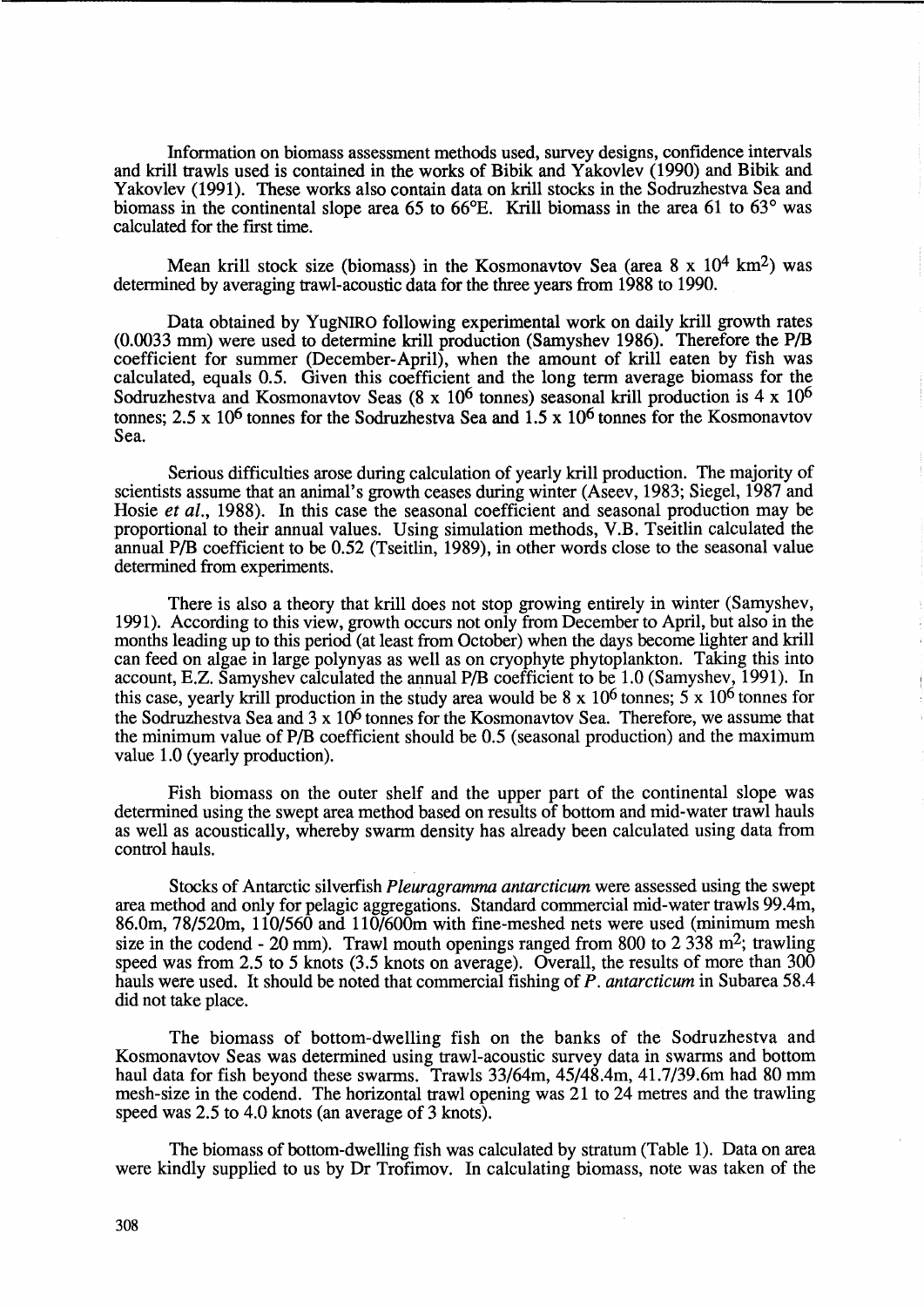particular biotopes formed in various areas of the shelf and the different proportionality of species therein. Therefore the areas under study were divided into subareas with different biotopes of major species, largely for the sake of convenience (Trotsenko *et al.,* 1990). We tried to avoid averaging the available data which could have disguised or even led to the "disappearance" of some fish species and, consequently, their role in the functioning of the ecosystem.

Data on fish feeding were gathered during YugNIRO expeditions from 1983 to 1990. In total, the contents of 12 500 stomachs of 27 fish species were analysed. Fish were sampled from catches of commercial mid-water and bottom trawls operating at depths of 100 to 600 m, mainly from 200 to 400 m. These data are presented in Pakhomov (1989).

In order to assess fish diet, stations lasting from one to several days were carried out in the Kosmonavtov Sea above the Gunnerus Ridge from 7 to 10 February 1983; near Prince Olaf Land from 19 to 20 March 1987; at 67°50'S - 41°25'E from 23 to 24 March 1988 and at the bank located at 62°30'E in the Sodruzhestva Sea (Storegg Beach) from 4 to 10 March 1989, 8 to 10 February 1990 and 11 to l3 March 1990. Analysis of data and calculations of daily diets are presented in Pakhomov (1989) and Pakhomov and Tseitlin (1992). Other reference material on the daily food ration of *P. antarcticum* was also used (Gorelova and Gerasimchuk, 1981).

Calculation of krill consumption was carried out for summer only (five months from December to April). The values of mean daily diet of all fish species were taken from Pakhomov and Tseitlin (1992), except in the case of *Chaenodraco wilsoni*, in respect of which a slackening off in feeding was observed during spawning in December and January (Gerasimchuk and Trotsenko, 1988). Therefore, in calculating the seasonal diet of this species it was assumed that the average daily ration in December-January was 0.6% of body weight (Pakhomov and Tseitlin, 1991) and 2.5% of body weight in February-April (Pakhomov, 1989).

## 3. RESULTS

## 3.1 Kosmonavtov Sea

Food requirements of various species are given in Table 2 and in Table 3 for C. *wilsoni*  on various banks. According to Table 2, total fish stocks are 295.6 x103 tonnes and the total consumption of krill over the summer is estimated at  $515.4 \times 10^3$  tonnes. The main consumers of krill are C. *wilsoni* (62%) and *P. antarcticum* (33.5%). Moreover, according to Table 3, C. *wilsoni* primarily consumes kriU where dense swarms form over localised banks (52%).

The total mean stock size of krill in the Kosmonavtov Sea is estimated at 3.0 x 106 tonnes. Applying the values for PIB coefficients presented above gives a minimum seasonal production of 1.5 x 10<sup>6</sup> tonnes and a maximum value of 3.0 x 10<sup>6</sup> tonnes. In this case the total value of krill consumption by fish comprises 34% of seasonal production and 17% of yearly production.

## 3.2 Sodruzhestva Sea

Over the period December to April, assessment of kriU consumption by fish was carried out both for the entire sea as well as individual areas (underwater rises) with high ichthyomass levels, where krill was the main component of fish diets.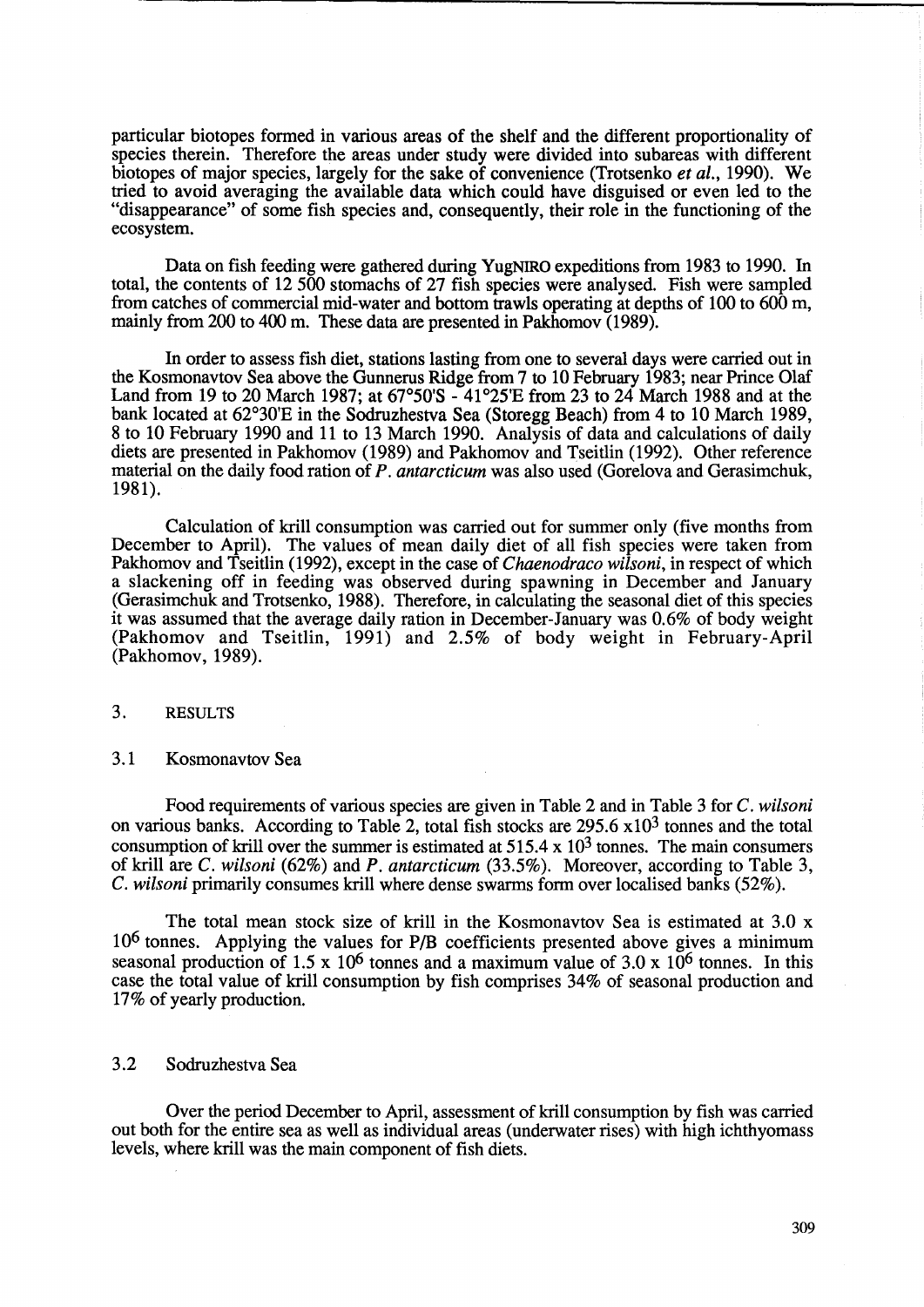## 3.3 Bank "62°30'E"

Of the 30000 tonne fish stock in this area (Zaitsev *et al.,* 1990) 79% comprised C. *wilsoni* and 20% were *Trematomus eulepidotus.* The amount of krill consumed from January to April 1990 was calculated using data on the daily ration of the larger fish species inhabiting this area as well as the contents of their stomachs. According to these calculations the amount of krill consumed over the summer period in this area was  $109.03 \times 10^3$  tonnes.

Instantaneous krill biomass in the bank area (between 61 $\degree$  and 63 $\degree$ E) was 0.65  $\pm$  0.12 x 10<sup>6</sup> tonnes in February and  $0.13 \pm 0.03 \times 10^6$  tonnes in March. Daily production for the two months was 2.1 and  $0.4 \times 10^3$  tonnes respectively.

Daily krill requirements for fish were  $1.5 \times 10^3$  tonnes at the beginning of the season and  $0.36 \times 10^3$  tonnes at the end. Thus in January-February, fish consumed in one day up to 68% of daily krill production in this localised area. The index of stomach fullness for fish (6.8 to 7.5% of body mass) indicates that krill had been feeding intensely during the same period. Krill comprised 81 to 83% of stomach contents. The daily krill requirement for fish in March was 90% of daily krill production. This would seem to explain the drop in feeding rates (mean index of stomach fullness was from 2.0 to 6.9%) and a switch from *E. superba* to *E. crystallorophias* as the main dietary component (up to 65% body weight).

## 3.4 Bank "65°10'E" (Table 4)

Total fish stock size was  $4.6 \times 10^3$  tonnes, 99% of which was comprised of *T. eulepidotus.* Preliminary calculations indicate that from January to April fish consumed  $10.6 \times 10^3$  tonnes of krill on this rise. Krill biomass in this area (between  $65^\circ$  and  $66^\circ$ ) varied from 0.2 to 0.3 x 10<sup>6</sup> tonnes. Total daily krill production was  $0.8 \times 10^3$  tonnes. The daily krill requirements for fish was calculated to be  $0.09 \times 10^3$  tonnes (about 11% of daily production).

Favourable oceanic conditions were reflected by a high degree of stomach fullness (4.2 to 7.6% body weight).

### 3.5 Prydz Bay (Table 5)

*P. antarcticum* stocks in Prydz Bay have varied over the years from 17.5 to 85 x  $10<sup>3</sup>$  tonnes. Seasonal consumption of krill by this species ranges from 26 to 128 x 10<sup>3</sup> tonnes and it is able to consume from one to 13% of yearly krill production. Data contained in Table 5 indicate that, in addition to several other key factors, the *P. antarcticum* population contributed significantly to the decrease of krill biomass in 1986 when it consumed more than a tenth of yearly krill production.

# 3.6 Sodruzhestva Sea in General (Table 6)

The total fish stock in the Sodruzhestva Sea is estimated at 255.7 x 10<sup>3</sup> tonnes and seasonal krill consumption at  $444.7 \times 10^3$  tonnes. Approximately 18% of seasonal or 9% of yearly krill production is consumed by all fish over the summer season.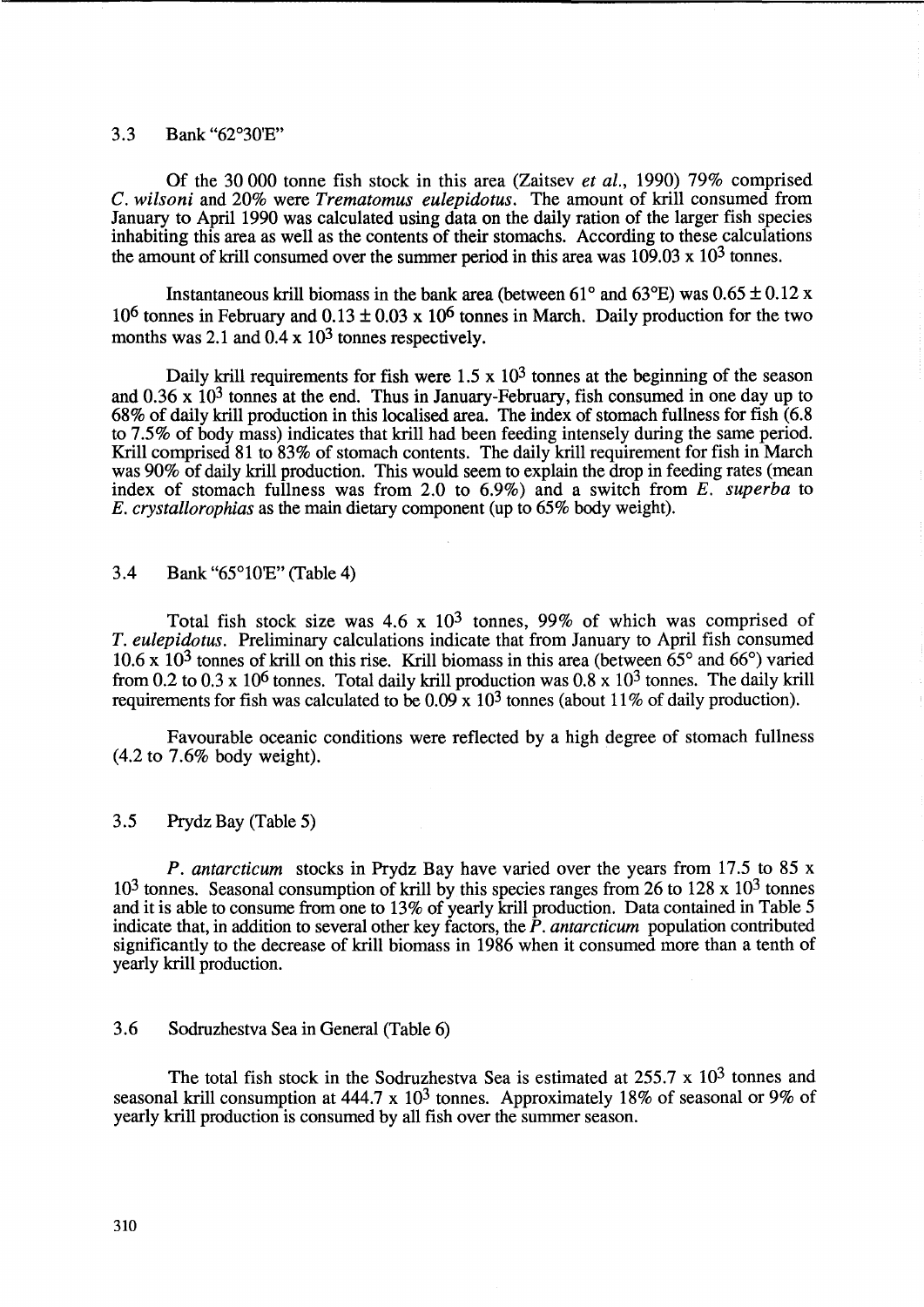### 4. DISCUSSION AND CONCLUSIONS

We have obtained a value of approximately one 1 x 10<sup>6</sup> tonnes, or 25% of seasonal and 12% of yearly production, for the amount of krill consumed by coastal fishes in the Kosmonavtov and Sodruzhestva Seas during summer (December to April).

Our estimate for krill consumption is quite high when one considers that it was calculated for the summer season alone and only for coastal fishes of a commercial size. Assuming that these fish continue to feed in the winter, the actual level of consumption will obviously be much higher.

In conclusion, we would like to emphasise strongly the regional nature of the estimates presented. For this reason we believe it would be absolutely improper to link our results to other areas of Antarctica. It must also be pointed out that in some areas of the Antarctic, various groups of organisms could be the primary consumers of *E. superba.* It is entirely possible that in Prydz Bay (Sodruzhestva Sea), the main kriU consumers are *P. antarcticum, T. eulepidotus* and whales (or seals), while they might be penguins in areas adjacent to the Antarctic Peninsula and crab-eater seals in the Ross Sea. The environment of the Antarctic is highly diverse. Therefore a great deal remains to be done in order to obtain a realistic value for the amount of kriU eaten by aU possible groups of consumers. Solving this problem would be greatly assisted by the combined efforts of Russian, Australian, South African and Japanese scientists in carrying out, under the aegis of CCAMLR, regular ecosystem monitoring in the Sodruzhestva Sea and adjacent areas.

#### REFERENCES

- ASEEV, YU.P. 1983. Razmernaya struktura populyatsii krilya i prodolzhitelnost ego zhizni v indookeanskom sektore Antarktiki (V. sb.: Antarkticheski kril. Osobennosti raspredeleniya i sreda. Moscow. Legkaya i pishchevaya promyshlennost: 103-110. (In Russian).
- BIBIK, V.A., and V.N. YAKOVLEV. 1990. Condition of krill resources in the statistic regions 58.4.2 and 58.4.3 in 1988 to 1990 from the acoustic survey data. Document *WG-Krill-90!17.* CCAMLR, Hobart, Australia: 11 pp.
- BIBIK, V.A., and V.N. YAKOVLEV. 1991. The status of krill *(Euphausia superba Dana)* resources and distribution in CCAMLR Statistical Divisions 58.4.2 and 58.4.3 from 1988 to 1990. Results of acoustic surveys. In: *Selected Scientific Papers, 1990 (SC-CAMLR-SSPI7).*  CCAMLR, Hobart, Australia: 10 pp.
- GERASIMCHUK, V.V., and B.G. TROTSENKO. 1988. Nekotorye voprosy ekologii *Chaenodraco wilsoni* Regan, 1914 (Channichthyidae, Perciformes) Antarktika - Moscow: Nauka, vyp 27: 191-202. (In Russian).
- GORELOVA, T.A., and V.V. GERASIMCHUK. 1981. Nekotorye dannye 0 pitanii i sutochnykh ratsionakh molodi antarkticheskoy serebryanki *Pleuragramma antarcticum* Boulender. V sb.: Ryby otkrytogo okeana. 1981 - Moscow: 10 ANSSSR: 103-109. (In Russian).
- HOSIE, G.W., T. lKEDA, and M. STOLP. 1988. Distribution, abundance and population structure of the Antarctic krill *(Euphasia superba* Dana) in the Prydz Bay region, Antarctica. *Polar BioI., v.S: 213-224.*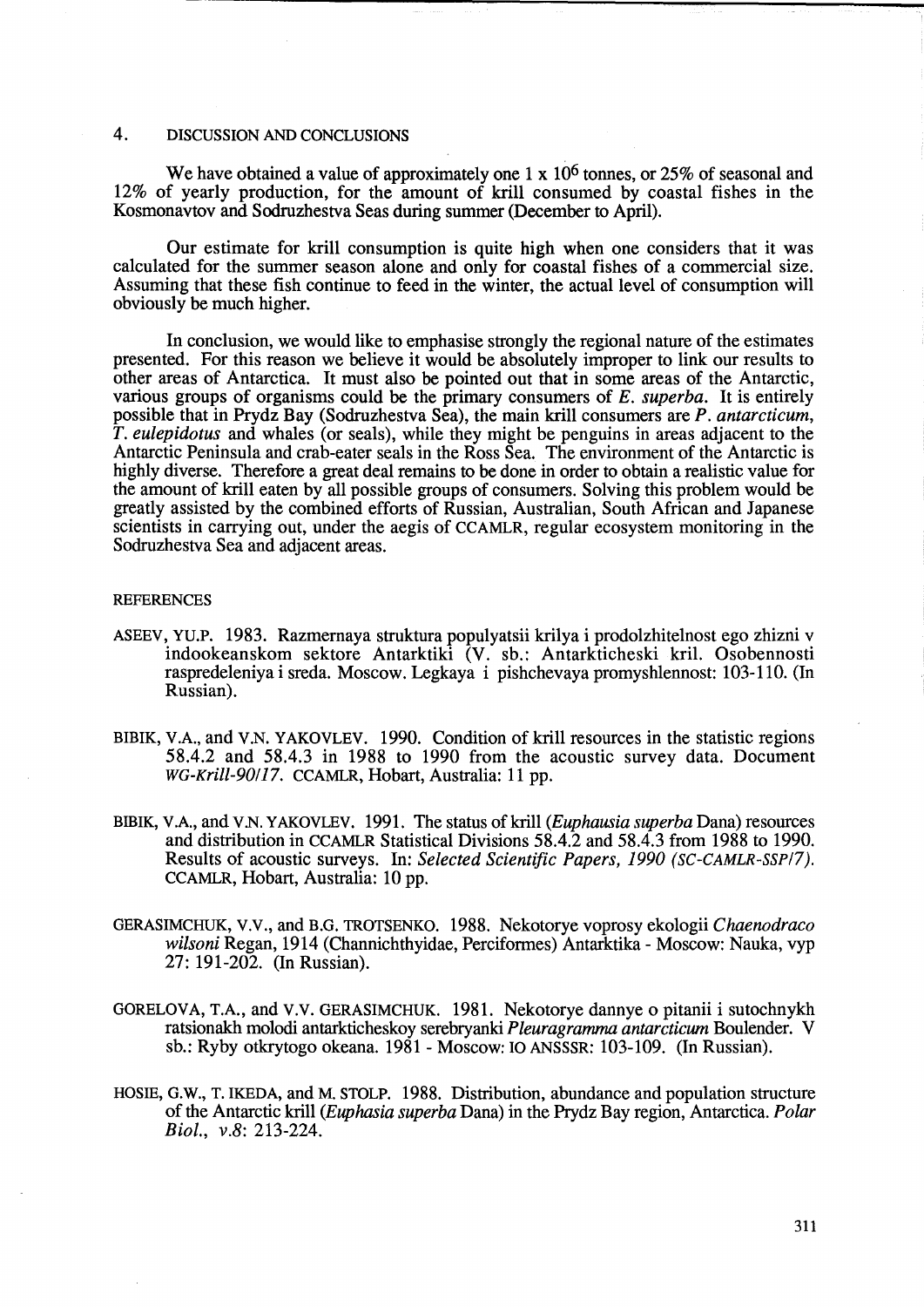- KOCK, K.-H. 1985. Krill consumption by Antarctic notothenoid fish. In: SIEGFRIED, W.G., P.R. CONDY and R.M. LAWS (Eds.). *Antarctic Nutrient Cycles and Food Webs.*  Springer, Berlin: 437-444.
- LUBIMOVA, T.G., and K.V. SHUST. 1980. Otsenka urovnya potrebleniya antarkticheskogo krilya osnovnymi gruppami konsumentov. V sb.: Biologicheskiye resursy antarkticheskogo krilya - Moscow: VNIRO: 203-224. (In Russian).
- MILLER, D.G.M, I. HAMPTON, J. HENRY, R.W. ABRAMS, and J. COOPER. 1985. The relationship between krill food requirements and phytoplankton production in a sector of the Southern Indian ocean. In: SIEGFRIED, W.G., P.R. CONDY and R.M. LAWS (Eds.). *Antarctic Nutrient Cycles and Food Webs.* Springer, Berlin: 362-371.
- PAKHOMOV, B.A. 1989. Troficheskiye vzaimootnosheniya nototenioidnykh ryb v indookeanskom sektore Antarktiki. Godovoy otchet po teme 1.1.3 - No. 01890029698 - Kerch :79. (In Russian).
- PAKHOMOV, E.A. 1991. Kharakteristika makroplanktonnykh soobshchestv v morye Sodruzhestva. Tez. dokl. III V ses. soveshch. Syrevye resursy Antarkticheskoy zony okeana i problemy ikh ratsionalnogo ispolzovaniya - Moscow: 117-119. (In Russian).
- PAKHOMOV, E.A., and V.B. TSEITLIN. 1992. Feeding patterns of nine species of Antarctic fish and assessment of their daily food consumption. In: *Selected Scientific Papers, 1992 (SC-CAMLR-SSP/S).* CCAMLR, Hobart, Australia. (This volume).
- SAMYSHEV, E.Z. 1986. Antarkticheski kril i struktura planktonnogo soobshchestva v ego areale. Dissertatsiya na soiskaniye uchenoy stepeni doktora biologicheskikh nauk. Kerch: 412. (In Russian).
- SAMYSHEV, E.Z. 1991. Antarkticheski kril i struktura planktonnogo soobshchestva v ego areale. Moscow. Akademkniga. (In press). (In Russian).
- SHUST, K.V. 1987. Raspredeleniye i osnovnye cherty biologii massovykh nototenoidnykh ryb Antarktiki. V sb.: Biologicheskiye resursy Arktiki i Antarktiki -Moscow. Nauka: 296-320.
- SIEGEL, v. 1987. Age and Growth of Antarctic Euphausiacea (Crustacea) under Natural Conditions. *Mar. Bioi.* v.96 - No 4: 483-495.
- TROTSENKO, B.G., V.V. GERASIMCHUK and G.P. KORSHUNOVA. 1990. Osobennosti raspredeleniya antarkticheskoy serebryanki *P leuragramma antarcticum* (Nototheniidae) i ledyanoy ryby Vilsona *Chaenodraco wilsoni* (Channichthyidae) v zavisimosti ot prostranstvennoy struktury vod primaterikovykh moryey Antarktidy. Antarktika-Moscow. Nauka: 159-172. (In Russian).
- TSEITLIN, V.B. 1989. Biomassa i produktsiya antarkticheskogo krilya. V sb.: Kompleksnye issled. pelegiali Yuzhnogo okeana - Moscow: 118-122. (In Russian).
- ZAITSEV A.K., V.G. PRUTKO and V.N. Y AKOVLEV. 1990. The integrated Antarctic expedition of the YugNIRO in the season of 1989 to 1990: Main results of the ichthyological studies. Document *WG-FSA-90/39.* CCAMLR, Hobart, Australia.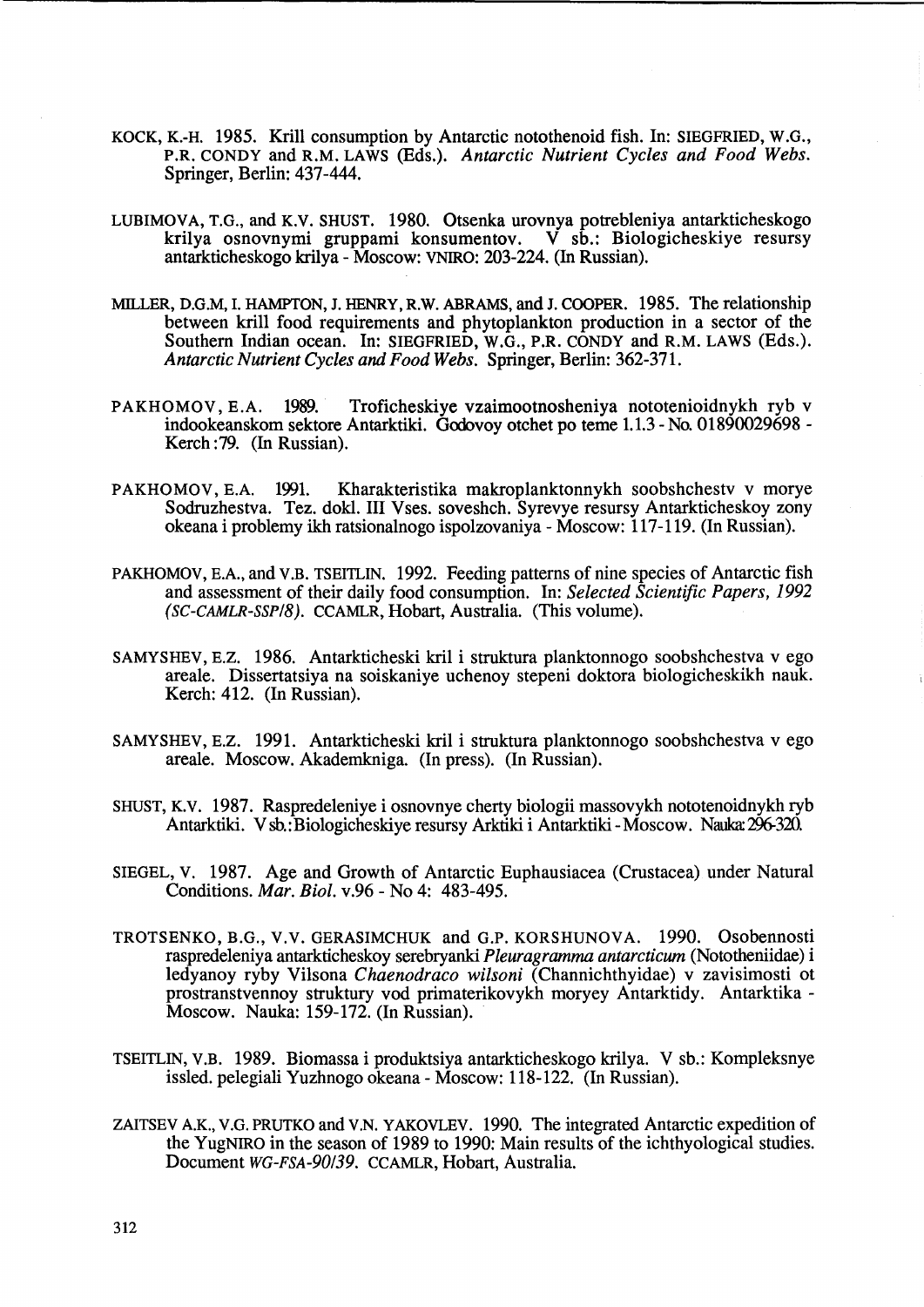| Table 1: | Area of depth strata between 30° and 80° and the number of hauls used to estimate |
|----------|-----------------------------------------------------------------------------------|
|          | the biomass of bottom-dwelling fish.                                              |

| Depth Range (metres)       | 100 to 200       | 200 to 300 | 300 to 500 |  |
|----------------------------|------------------|------------|------------|--|
|                            | Kosmonavtov Sea  |            |            |  |
| Number of Hauls            | 2                | 250        | 22         |  |
| Area (miles <sup>2</sup> ) | 2774             | 4020       | 3777       |  |
|                            | Sodruzhestva Sea |            |            |  |
| Number of Hauls            | 10               | 88         | 52         |  |
| Area (miles <sup>2</sup> ) | 6654             | 5162       | 12061      |  |

## Table 2: Consumption of Antarctic krill by coastal fishes in the Kosmonavtov Sea  $(30^{\circ}$ -50 $^{\circ}$ E) from December to April. Calculated for the depth range 100 to 500 metres.

| <b>Species</b>                                                                                                   | <b>Stock Size</b><br>(tonnes) | Seasonal Diet<br>(body mass) | Percentage<br>of Krill<br>by Weight<br>in Stomach | Krill<br>Consumption |
|------------------------------------------------------------------------------------------------------------------|-------------------------------|------------------------------|---------------------------------------------------|----------------------|
| Chaenodraco wilsoni                                                                                              | 137090                        | 2.61                         | 90                                                | 322024               |
| Trematomus eulepidotus                                                                                           | 1028.5                        | 3.0                          | 50                                                | 1543                 |
| Pleuragramma antarcticum                                                                                         | 128046                        | 1.5                          | 90                                                | 172862               |
| Trematomus hansoni                                                                                               | 7593.5                        | 5.25                         | 12                                                | 4784                 |
| Chionodraco hamatus                                                                                              | 3200                          | 2.4                          | 3                                                 | 230                  |
| Cryodraco antarcticus                                                                                            | 1143                          | 3.3                          |                                                   |                      |
| Lepidonotothenia kempi                                                                                           | 9987                          | 5.25                         | 20                                                | 10486                |
| Dissostichus mawsoni                                                                                             | 711                           | 5.25                         | 2                                                 | 75                   |
| Cygnodraco mawsoni                                                                                               | 700                           | 1.5                          | 5                                                 | 53                   |
| Trematomus centronotus                                                                                           | 522                           | 3.0                          | 20                                                | 313                  |
| Gymnodraco acuticeps                                                                                             | 277                           | 6.0                          | 3.5                                               | 58                   |
| Others: Neopagetopsis ionah,<br>T. nicolai, Histiodraco velifer,<br>Pogonophrine scotti, Bathyraja sp.<br>et al. | 5279                          | 3.75                         | $2-50$ , on<br>average 15                         | 2969                 |
| Total                                                                                                            | 295577                        | 2.32                         | 82.2                                              | 515398               |

 $\bar{\mathcal{A}}$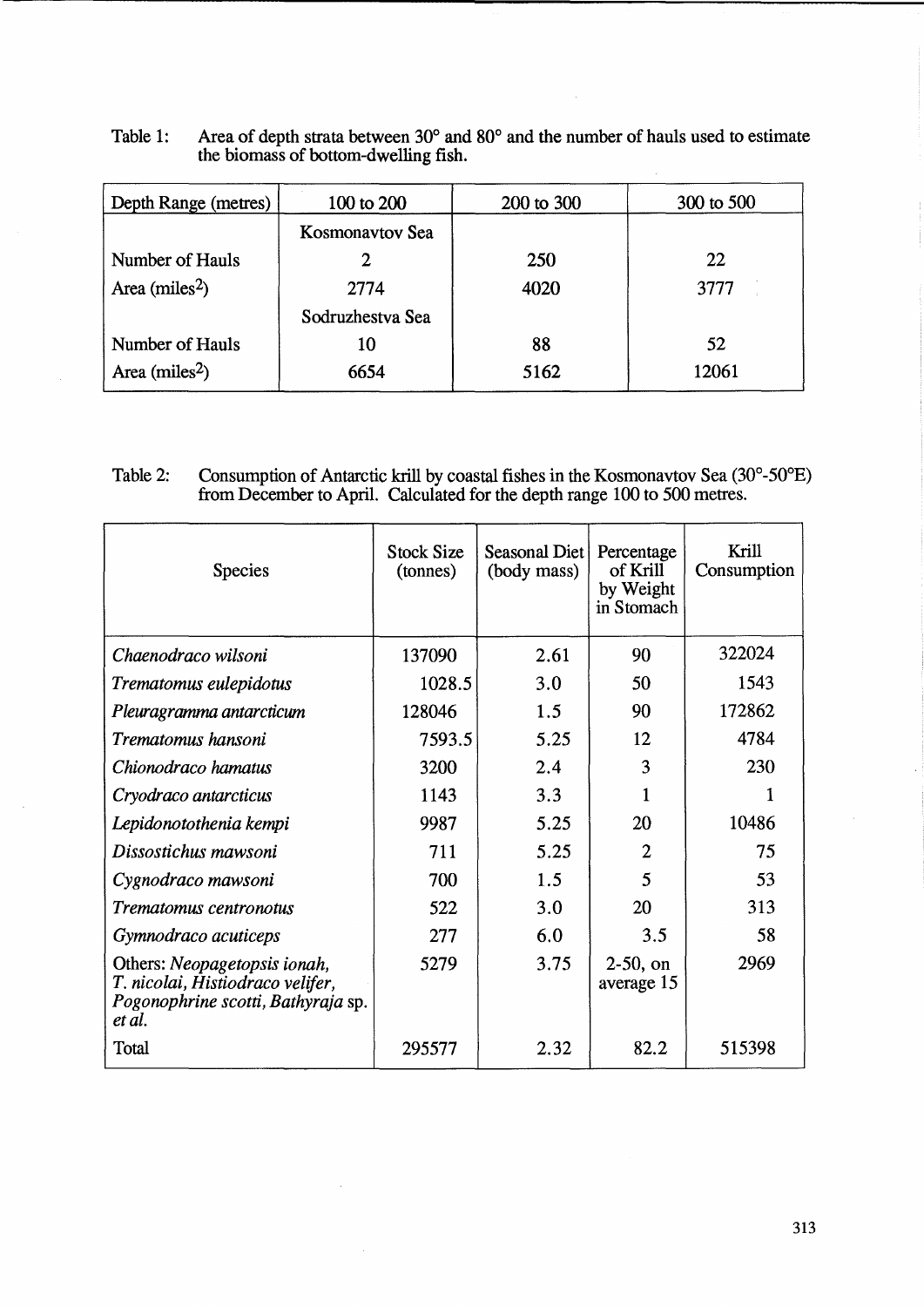| <b>Bank Longitude</b>   | <b>Fish Stock</b><br>$(x 103$ tonnes) | Krill Consumption<br>by Periods<br>$(x 103$ tonnes) | <b>Total Krill Consumption</b><br>over Summer<br>$(x 103$ tonnes) |
|-------------------------|---------------------------------------|-----------------------------------------------------|-------------------------------------------------------------------|
| 40°40'E                 | 9                                     | 21.2                                                | 21.2                                                              |
|                         | $9.4(XII-I)^*$                        | 3.0                                                 |                                                                   |
| 41°10'E                 | $30(II-III)*$                         | 40.5                                                | 52.3                                                              |
|                         | $13(IV)*$                             | 8.8                                                 |                                                                   |
| 41°40'E                 | 9                                     | 21.2                                                | 21.2                                                              |
| $42^{\circ}10'E$        | 4.6                                   | 10.8                                                | 10.8                                                              |
| 42°50'E.                | 22                                    | 51.7                                                | 51.7                                                              |
| $43^{\circ}10'E$        | 10.5                                  | 24.7                                                | 24.7                                                              |
| 44°30'E                 | 30                                    | 70.5                                                | 70.5                                                              |
| 45°30'E                 | 7                                     | 16.4                                                | 16.4                                                              |
| Total krill consumption | 268.8                                 |                                                     |                                                                   |

 $\sim$   $\sim$ 

 $\mathcal{L}_{\mathcal{A}}$ 

| Table 3: Krill consumption by <i>Chaenodraco wilsoni</i> on various banks in the Kosmonavtov |
|----------------------------------------------------------------------------------------------|
| Sea.                                                                                         |

 $\hat{\mathcal{A}}$ 

 $\bar{\mathcal{A}}$ 

\* months

 $\frac{1}{2}$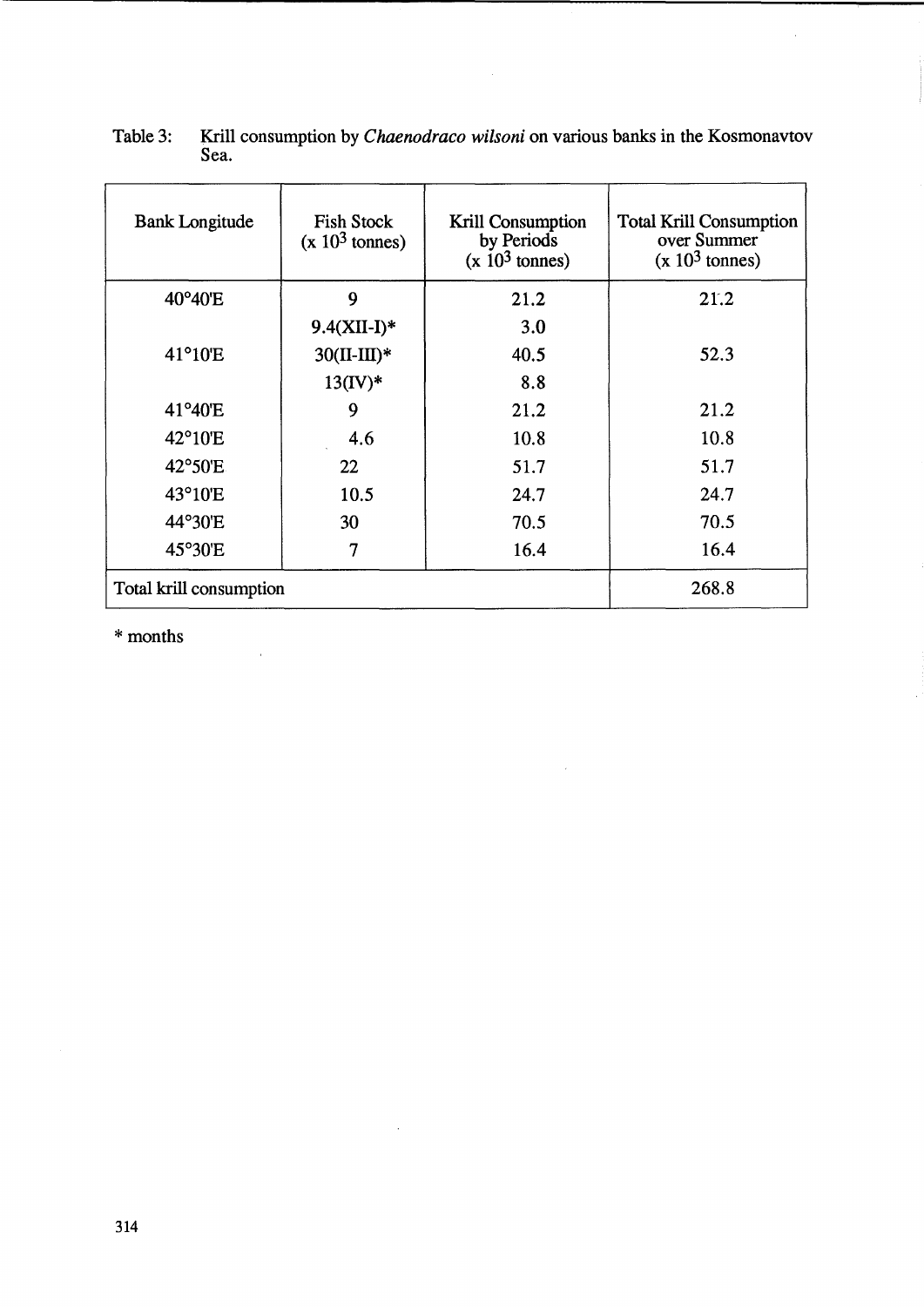|                            | Bank '62°30'E'           |                              |                                   |                                         | Bank '65°10'E'    |                              |                                   |                                  |
|----------------------------|--------------------------|------------------------------|-----------------------------------|-----------------------------------------|-------------------|------------------------------|-----------------------------------|----------------------------------|
| <b>Fish Species</b>        | <b>Stock</b><br>(tonnes) | Seasonal Diet<br>(body mass) | Percentage<br>of Krill<br>in Food | Krill<br>Consumption<br>(tonnes)        | Stock<br>(tonnes) | Seasonal Diet<br>(body mass) | Percentage<br>of Krill<br>in Food | Krill<br>Consumption<br>(tonnes) |
| C. wilsoni                 | 23730                    | $3.438*$<br>2.76             | $81^*$<br>$\frac{1}{34}$          | $\frac{67236^*}{22268}$ ; 89504         |                   |                              | $\overline{\phantom{0}}$          |                                  |
| C. hamatus                 | 90                       | 1.8                          | 48                                | 78                                      |                   |                              |                                   |                                  |
| C. antarcticus             | 30                       | 2.04                         |                                   |                                         |                   |                              |                                   |                                  |
| N. ionah<br>T. eulepidotus | 90<br>5910               | 3.0<br>3.82<br>0.89          | 40<br>83<br>16                    | 108<br>18738<br>$\frac{1}{842}$ ; 19580 | 4573              | 3.0                          | 77                                | 10564                            |
| T. hansoni                 | 90                       | 4.2                          | 12                                | 45                                      | 5 <sup>5</sup>    | 4.2                          | 12                                | $\mathbf{2}$                     |
| D. mawsoni                 | 60                       | 4.2                          | 3                                 | 8                                       |                   |                              | $\blacksquare$                    |                                  |
| Total                      | 3000                     |                              |                                   | 109324                                  | 4578              |                              |                                   | 10566                            |

Table 4: Antarctic krill consumption by fish on banks 62°30'E and 65°10'E in the Sodruzhestva Sea during January to April 1990.

\* Nominator - data for January-February; denominator - data for March-April.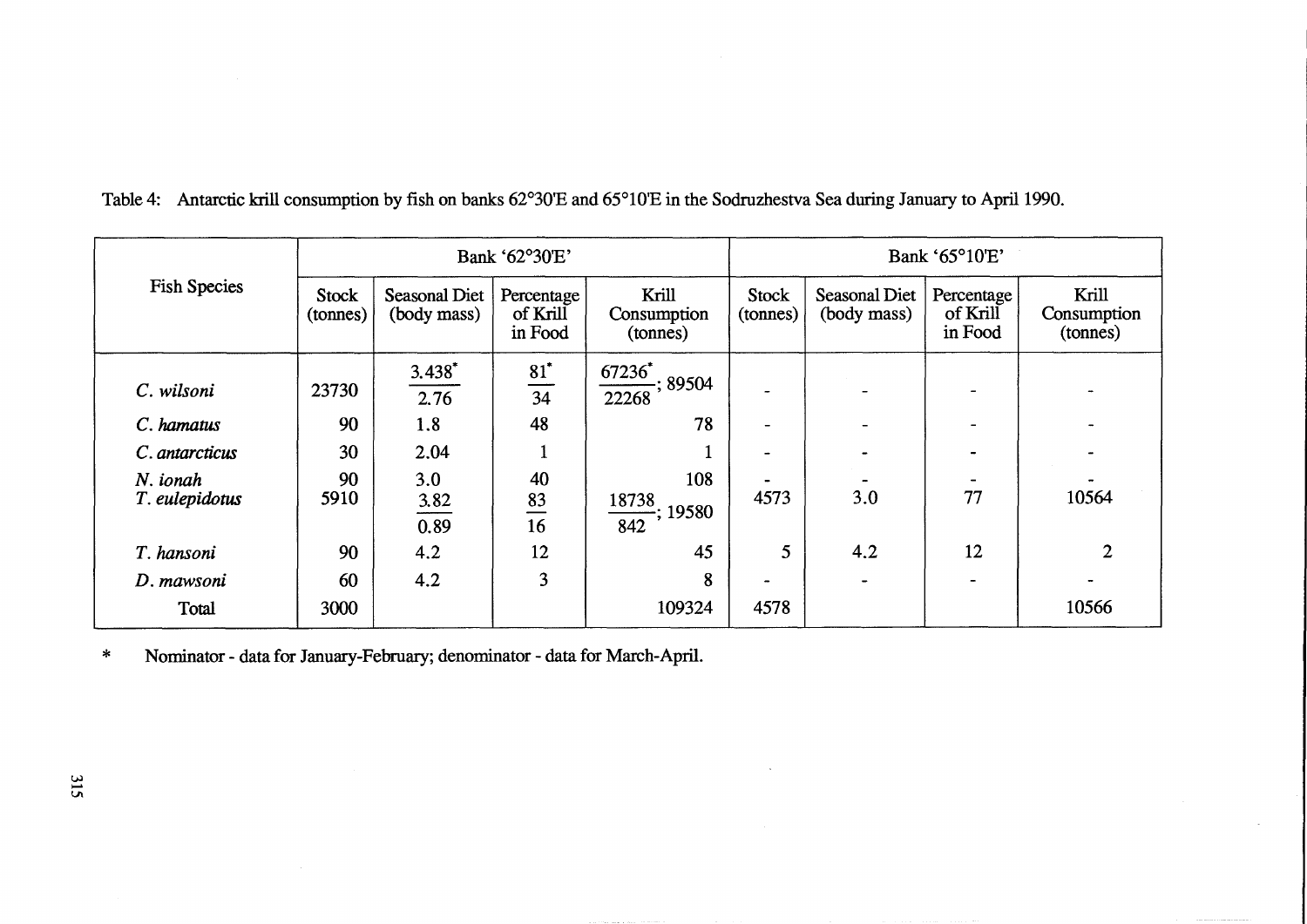| Year  | P. antarcticum Stock<br>$(x 103$ tonnes) |        | <b>Antarctic Krill</b><br>Biomass between<br>$68^\circ$ -78 $\mathrm{^{\circ}E}$ and<br>to the South of<br>65°30'S | Seasonal Krill<br>Consumption<br>$(x 10^6 \text{ tonnes})$ | Percentage of<br>Yearly Krill<br>Production<br>Consumed |
|-------|------------------------------------------|--------|--------------------------------------------------------------------------------------------------------------------|------------------------------------------------------------|---------------------------------------------------------|
|       | Min-Max                                  | Median | $(x 106$ tonnes)                                                                                                   |                                                            |                                                         |
| 1978  | $50 - 83$                                | 62     | $2.5 - 3.0$                                                                                                        | 0.093                                                      | 3.4                                                     |
| 1982  | $14 - 23$                                | 17.5   | $2.5 - 2.8$                                                                                                        | 0.026                                                      | 1.0                                                     |
| 1984  | $41.5 - 69$                              | 52     | $2.5 - 3.0$                                                                                                        | 0.078                                                      | 2.8                                                     |
| 1986  | $68 - 113.5$                             | 85     | 1.0                                                                                                                | 0.128                                                      | 12.8                                                    |
| 1987* |                                          | 22     | 0.3                                                                                                                | 0.033                                                      | 11.0                                                    |

 $\sim$ 

| Table 5: | Krill consumption by <i>Pleuragramma antarcticum</i> in Prydz Bay (seasonal diet was |
|----------|--------------------------------------------------------------------------------------|
|          | 1.5 of body mass; krill comprised 90% of food)                                       |

 $\mathcal{L}$ 

\* *P. antarcticum* stock calculated over a very small area.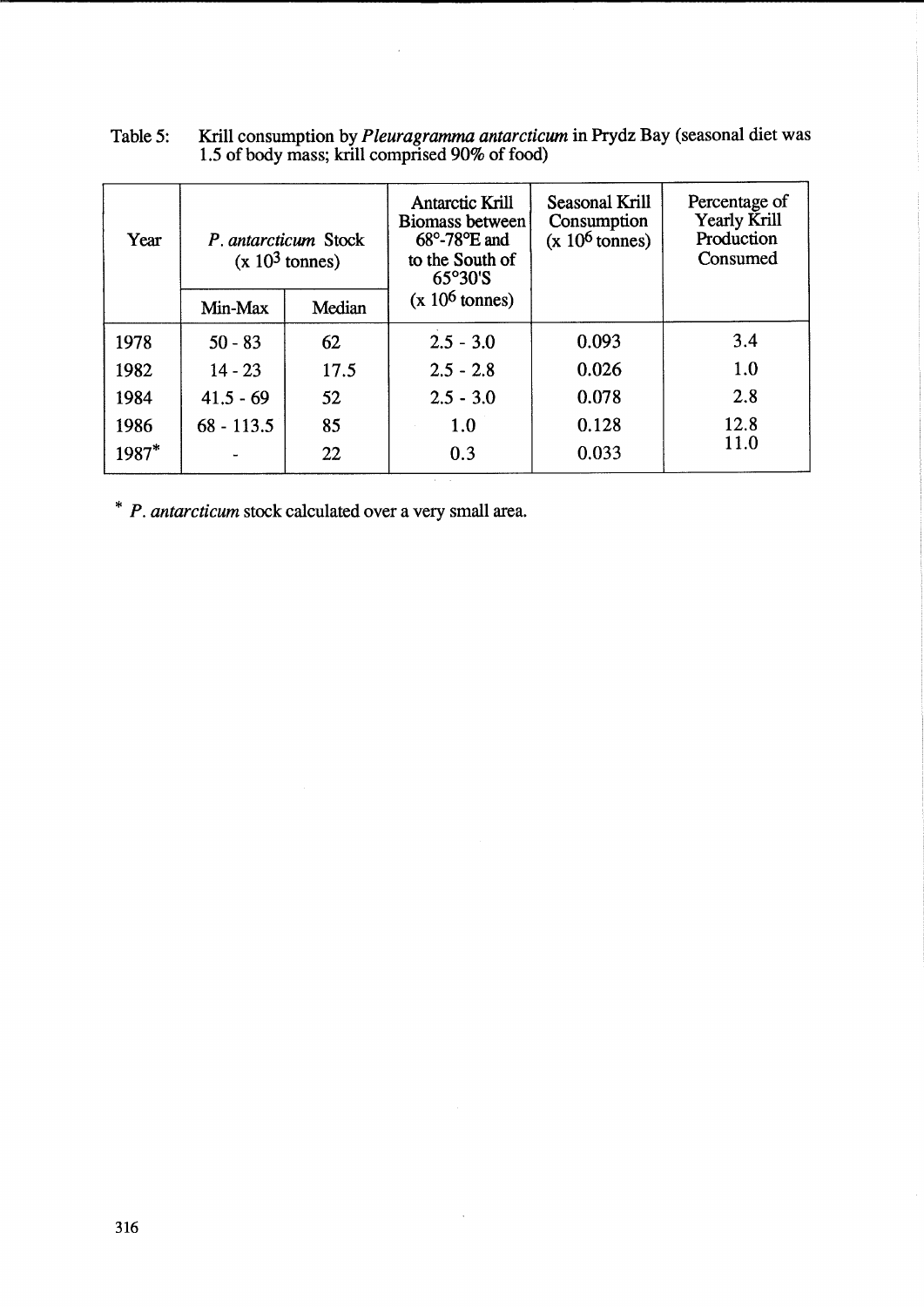Table 6: Antarctic krill consumption by coastal-dwelling fishes in the Sodruzhestva Sea (55 to 80<sup>o</sup>E) from December to April. Fish stock size calculated for a depth range of 100 to 500 m.

| <b>Species</b>                                                                                                                                       | <b>Stock Size</b><br>(tonnes) | <b>Seasonal Diet</b><br>(body mass) | Percentage of<br>Krill in the<br>Stomach | Krill<br>Consumption<br>(tonnes) |
|------------------------------------------------------------------------------------------------------------------------------------------------------|-------------------------------|-------------------------------------|------------------------------------------|----------------------------------|
| Chaenodraco wilsoni                                                                                                                                  | 45305                         | 3.64                                | 64                                       | 105543                           |
| Trematomus eulepidotus                                                                                                                               | 67946                         | 4.965                               | 53                                       | 178797                           |
| Pleuragramma antarcticum                                                                                                                             | 89411                         | 1.5                                 | 90                                       | 120705                           |
| T. hansoni                                                                                                                                           | 6068                          | 5.25                                | 12                                       | 3823                             |
| Chionodraco hamatus                                                                                                                                  | 19665                         | 2.4                                 | 48                                       | 22654                            |
| C. mayersi                                                                                                                                           | 10156                         | 2.4                                 | 10                                       | 2437                             |
| Cryodraco antarcticus                                                                                                                                | 2435                          | 3.3                                 | 0.2                                      | 16                               |
| Lepidonotothen kempi                                                                                                                                 | 1930                          | 5.25                                | 1                                        | 101                              |
| T. centronotus                                                                                                                                       | 649                           | 3.0                                 | 8.5                                      | 166                              |
| Dissostichus mawsoni                                                                                                                                 | 1128                          | 5.25                                | 3                                        | 178                              |
| Cygnodraco mawsoni                                                                                                                                   | 765                           | 1.5                                 | 18                                       | 207                              |
| Neopagetopsis ionah                                                                                                                                  | 6880                          | 3.3                                 | 40                                       | 9082                             |
| Pogonophrine sp.                                                                                                                                     | 173                           | 3.0                                 | 5                                        | 26                               |
| Bathyraja sp.                                                                                                                                        | 1798                          | 1.5                                 | 20                                       | 539                              |
| T. nicolai                                                                                                                                           | 925                           | 3.75                                | $\overline{4}$                           | 139                              |
| Notothenia coriiceps                                                                                                                                 | 214                           | 5.25                                | 0                                        | $\theta$                         |
| Other: <i>P. macropterus</i> ,<br>T. bernachii, G. acuticeps,<br>T. scotti, H. velifer,<br>P. borchgrevinki,<br>T. lepidorchinus, and<br>M. whitsoni | 267                           | 3.75                                | $0 - 85$<br>(on average 25)              | 250                              |
| Total                                                                                                                                                | 255715                        | 3.12                                | 62.2                                     | 444663                           |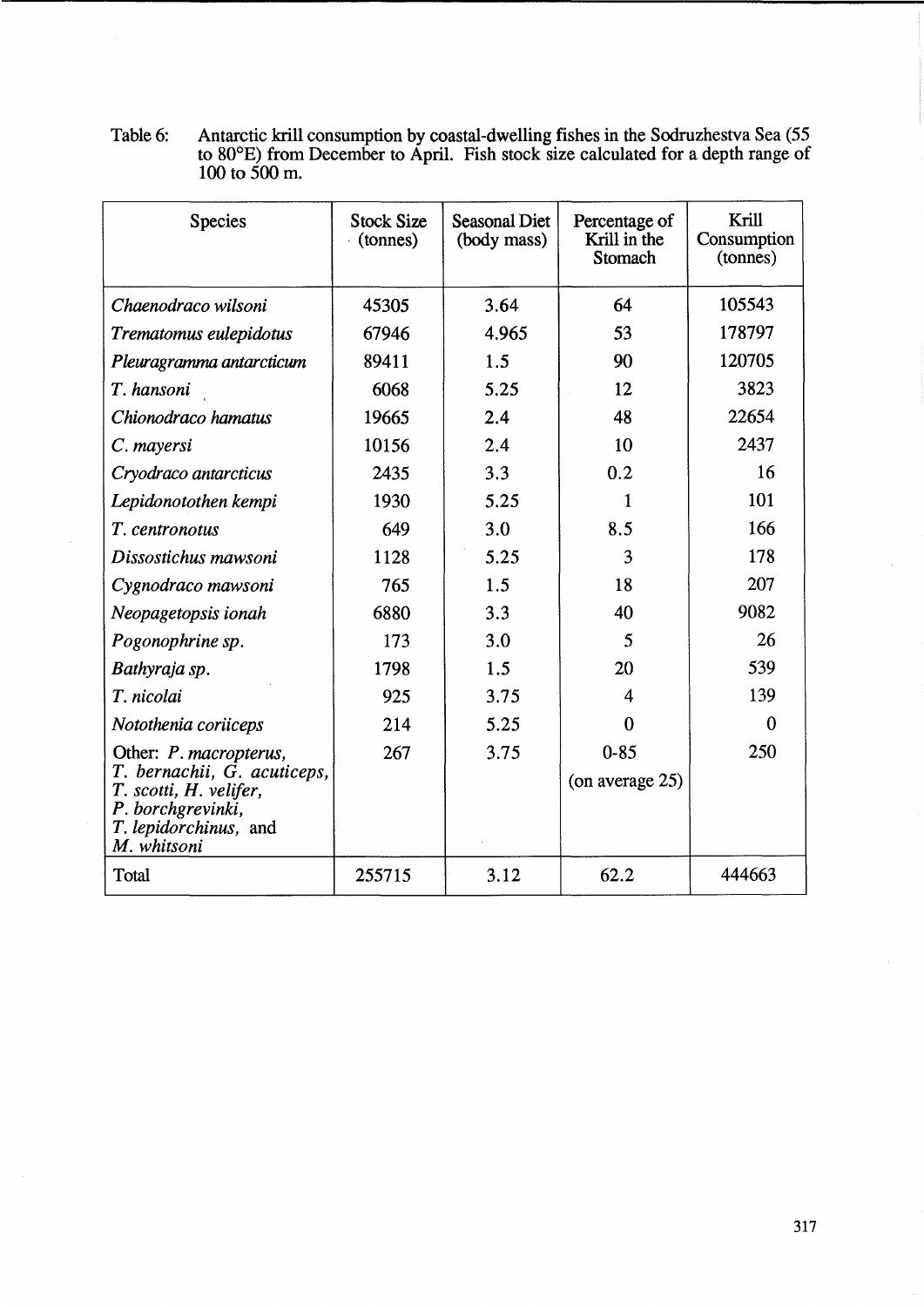### Liste des tableaux

- Tableau 1: Zone de la strate de profondeur située entre 30 et 80° et nombre de chalutages ayant servi a l'estimation de la biomasse des poissons vivant au fond.
- Tableau 2: Consommation de krill antarctique par les poissons côtiers dans la mer Kosmonavtov (30°-50°E) de décembre à avril, calculée pour l'échelle de profondeur 100-500 metres.
- Tableau 3: Consommation de krill par *Chaenodraco wilsoni* sur divers hauts-fonds de la mer Kosmonavtov.
- Tableau 4: Consommation de krill antarctique par les poissons sur les hauts-fonds situés à 62°30'E et 65°lO'E dans la mer Sodruzhestva en janvier-avriI1990.
- Tableau 5: Consommation de krill par *Pleuragramma antarcticum* dans la baie Prydz (le régime alimentaire saisonnier correspondait à 1.5 du poids du corps; le krill représentait 90% de la nourriture).
- Tableau 6: Consommation de krill par les poissons vivant près de la côte dans la mer Sodruzhestva (55-80<sup>0</sup> E) de decembre a avriI. La taille du stock de poissons est calculée pour une échelle de profondeur de 100-500 m.

#### Список таблиц

- Таблица 1: Площадь страт между 30° и 80° в.д. и количество тралений, использованных для оценки биомассы донных рыб.
- Таблица 2: Величины потребления антарктического криля прибрежными рыбами в море Космонавтов (30<sup>°</sup> - 50° в.д.) с декабря по апрель. / %? Расчет запасов рыб был произведен для диапазона глубин 100-500м.
- Ta6JIH~a 3: BeJIHqHHbI nOTpe6JIeHHSI aHTapKTHqeCKOrO KPHJISI *Chaenodraco wilsoni*  на отдельных поднятиях в море Космонавтов.
- Таблица 4: Потребление антарктического криля рыбами на поднятиях  $62^\circ$  30'в.д. и 65° 10'в.д. в море Содружества в январе-апреле 1990 г.
- Ta6JIH~a 5: IIoTpe6JIeHHe aHTapKTHqeCKOrO KPHJISI *Pleuragramma antarcticum* B заливе Прюдс (сезонный рацион составил 1,5 от массы тела, доля криля в пище -  $90\%$
- Таблица 6: Величины потребления антарктического криля прибрежными рыбами в море Содружества (55° - 80° в.д.) с декабря по апрель. Запасы рыб были определены для диапазона глубин 100-500 м.

### Lista de las tablas

Tabla 1: Area de los estratos de profundidad entre 30° y 80°, y la cantidad de lances utilizados para ca1cular la biomasa de los peces de fondo.